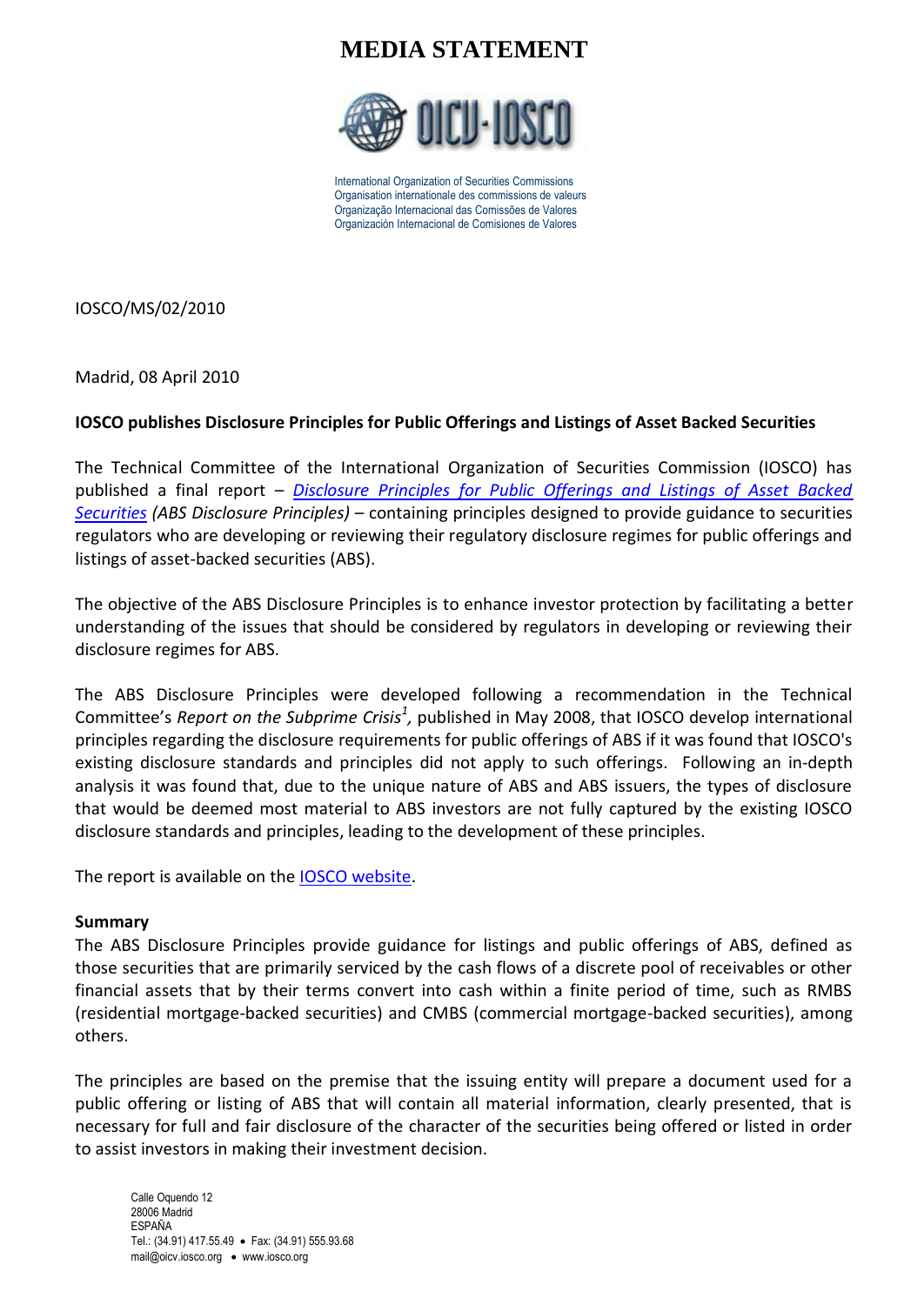# **MEDIA STATEMENT**



International Organization of Securities Commissions Organisation internationale des commissions de valeurs Organização Internacional das Comissões de Valores Organización Internacional de Comisiones de Valores

The ABS Disclosure Principles will complement IOSCO's existing disclosure standards and principles, which include *International Disclosure Standards for Cross-Border Offerings and Initial Listings by*  Foreign Issuers (1998)<sup>2</sup>; Principles for Ongoing Disclosure and Material Development Reporting by Listed Entities (2002)<sup>3</sup>; General Principles Regarding Disclosure of Management's Discussion and Analysis of Financial Condition and Results of Operations (2003)<sup>4</sup>;International Disclosure Principles for Cross-Border Offerings and Listings of Debt Securities by Foreign Issuers (2007)<sup>5</sup>; and Principles for Periodic Disclosure by Listed Entities (2010)<sup>6</sup>.

The ABS Disclosure Principles would also provide guidance if a Document is required:

- when a financial intermediary that has participated in a public offering of securities later sells to the public the securities that were unsold in the original public offering; or
- when the issuer has sold securities in a private placement to any party who then resells those securities to the public.

These principles would not provide guidance for securities backed by assets pools that are actively managed (such as some securities issued by investment companies), or that contain assets that do not by their terms convert to cash (such as collateralized debt obligations).

### **Disclosure Principles for Public Offerings and Listings of Asset Backed Securities (ABS)**

The ABS Disclosure Principles outline the information that should be included in any offer or listing document for a publicly offered or listed ABS, which should include details on the following:

- 1. Parties Responsible for the Document;
- 2. Identity of Parties Involved In the Transaction;
- 3. Functions and Responsibilities of Significant Parties Involved In the Securitization Transaction;
- 4. Static Pool Information;
- 5. Pool Assets;
- 6. Significant Obligors of Pool Assets;
- 7. Description of the Asset Backed Securities;
- 8. Structure of the Transaction;
- 9. Credit Enhancement and Other Support, Excluding Certain Derivative Instruments;
- 10. Certain Derivative Instruments;
- 11. Risk Factors;
- 12. Markets;
- 13. Information about the Public Offering;
- 14. Taxation;
- 15. Legal Proceedings;
- 16. Reports;

Calle Oquendo 12 28006 Madrid ESPAÑA Tel.: (34.91) 417.55.49 • Fax: (34.91) 555.93.68 mail@oicv.iosco.org • www.iosco.org